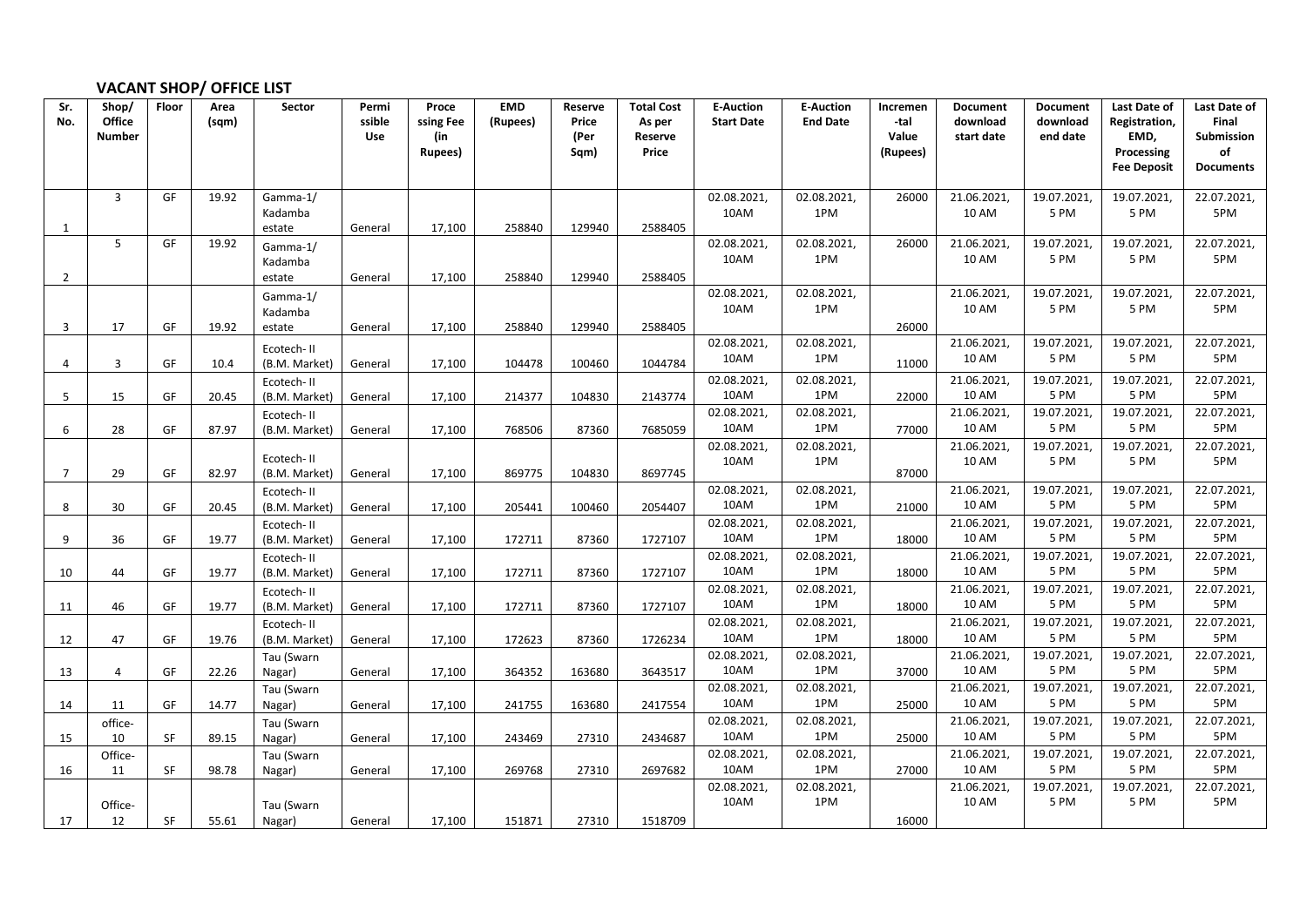|    |         |           |        |                  |         |        |        |        |         | 02.08.2021, | 02.08.2021, |       | 21.06.2021,  | 19.07.2021, | 19.07.2021 | 22.07.2021, |
|----|---------|-----------|--------|------------------|---------|--------|--------|--------|---------|-------------|-------------|-------|--------------|-------------|------------|-------------|
|    | Office- |           |        | Tau (Swarn       |         |        |        |        |         | 10AM        | 1PM         |       | 10 AM        | 5 PM        | 5 PM       | 5PM         |
| 18 | 13      | SF        | 44.52  | Nagar)           | General | 17,100 | 121584 | 27310  | 1215841 |             |             | 13000 |              |             |            |             |
|    | Office- |           |        | Tau (Swarn       |         |        |        |        |         | 02.08.2021  | 02.08.2021, |       | 21.06.2021,  | 19.07.2021  | 19.07.2021 | 22.07.2021, |
| 19 | 14      | <b>SF</b> | 44.72  | Nagar)           | General | 17,100 | 122130 | 27310  | 1221303 | 10AM        | 1PM         | 13000 | <b>10 AM</b> | 5 PM        | 5 PM       | 5PM         |
|    | Office- |           |        | Tau (Swarn       |         |        |        |        |         | 02.08.2021, | 02.08.2021, |       | 21.06.2021   | 19.07.2021  | 19.07.2021 | 22.07.2021, |
| 20 | 16      | SF        | 153.53 | Nagar)           | General | 17,100 | 419290 | 27310  | 4192904 | 10AM        | 1PM         | 42000 | 10 AM        | 5 PM        | 5 PM       | 5PM         |
|    | Office- |           |        | Tau (Swarn       |         |        |        |        |         | 02.08.2021, | 02.08.2021, |       | 21.06.2021   | 19.07.2021  | 19.07.2021 | 22.07.2021, |
| 21 | 17      | SF        | 109.34 | Nagar)           | General | 17,100 | 298608 | 27310  | 2986075 | 10AM        | 1PM         | 30000 | 10 AM        | 5 PM        | 5 PM       | 5PM         |
|    |         |           |        | Tau (Swarn       |         |        |        |        |         | 02.08.2021, | 02.08.2021, |       | 21.06.2021,  | 19.07.2021, | 19.07.2021 | 22.07.2021, |
| 22 | 22      | GF        | 22.09  | Nagar)           | General | 17,100 | 314407 | 142330 | 3144070 | 10AM        | 1PM         | 32000 | <b>10 AM</b> | 5 PM        | 5 PM       | 5PM         |
|    |         |           |        | Tau (Swarn       |         |        |        |        |         | 02.08.2021, | 02.08.2021, |       | 21.06.2021   | 19.07.2021  | 19.07.2021 | 22.07.2021, |
| 23 | 25      | GF        | 44.18  | Nagar)           | General | 17,100 | 723138 | 163680 | 7231382 | 10AM        | 1PM         | 73000 | 10 AM        | 5 PM        | 5 PM       | 5PM         |
|    |         |           |        |                  |         |        |        |        |         | 02.08.2021, | 02.08.2021, |       | 21.06.2021,  | 19.07.2021  | 19.07.2021 | 22.07.2021, |
| 24 | 1       | GF        | 24.22  | Delta-1          | General | 17,100 | 419006 | 173000 | 4190060 | 10AM        | 1PM         | 42000 | <b>10 AM</b> | 5 PM        | 5 PM       | 5PM         |
|    |         |           |        |                  |         |        |        |        |         | 02.08.2021, | 02.08.2021, |       | 21.06.2021,  | 19.07.2021  | 19.07.2021 | 22.07.2021, |
| 25 | 9       | GF        | 23.73  | Delta-1          | General | 17,101 | 410529 | 173000 | 4105290 | 10AM        | 1PM         | 42000 | <b>10 AM</b> | 5 PM        | 5 PM       | 5PM         |
|    |         |           |        |                  |         |        |        |        |         | 02.08.2021, | 02.08.2021, |       | 21.06.2021   | 19.07.2021  | 19.07.2021 | 22.07.2021, |
| 26 | 12      | GF        | 22.10  | Delta-1          | General | 17,100 | 477913 | 216250 | 4779125 | 10AM        | 1PM         | 48000 | 10 AM        | 5 PM        | 5 PM       | 5PM         |
|    |         |           |        |                  |         |        |        |        |         | 02.08.2021, | 02.08.2021, |       | 21.06.2021   | 19.07.2021  | 19.07.2021 | 22.07.2021, |
| 27 | 15      | GF        | 23.94  | Delta-1          | General | 17,100 | 517703 | 216250 | 5177025 | 10AM        | 1PM         | 52000 | 10 AM        | 5 PM        | 5 PM       | 5PM         |
|    |         |           |        |                  |         |        |        |        |         | 02.08.2021, | 02.08.2021, |       | 21.06.2021,  | 19.07.2021, | 19.07.2021 | 22.07.2021, |
| 28 | 18      | GF        | 23.90  | Delta-1          | General | 17,100 | 516838 | 216250 | 5168375 | 10AM        | 1PM         | 52000 | <b>10 AM</b> | 5 PM        | 5 PM       | 5PM         |
|    |         |           |        |                  |         |        |        |        |         | 02.08.2021, | 02.08.2021, |       | 21.06.2021,  | 19.07.2021  | 19.07.2021 | 22.07.2021, |
| 29 | 1       | GF        | 23.00  | Delta-II         | General | 17,100 | 382099 | 166130 | 3820990 | 10AM        | 1PM         | 39000 | 10 AM        | 5 PM        | 5 PM       | 5PM         |
|    |         |           |        |                  |         |        |        |        |         | 02.08.2021, | 02.08.2021, |       | 21.06.2021   | 19.07.2021  | 19.07.2021 | 22.07.2021, |
| 30 | 15      | GF        | 12.51  | Delta-II         | General | 17,100 | 207829 | 166130 | 2078286 | 10AM        | 1PM         | 21000 | 10 AM        | 5 PM        | 5 PM       | 5PM         |
|    |         |           |        |                  |         |        |        |        |         | 02.08.2021, | 02.08.2021, |       | 21.06.2021,  | 19.07.2021  | 19.07.2021 | 22.07.2021, |
| 31 | 17      | GF        | 14.03  | Delta-II         | General | 17,100 | 233080 | 166130 | 2330804 | 10AM        | 1PM         | 24000 | 10 AM        | 5 PM        | 5 PM       | 5PM         |
|    |         |           |        |                  |         |        |        |        |         | 02.08.2021, | 02.08.2021, |       | 21.06.2021   | 19.07.2021  | 19.07.2021 | 22.07.2021, |
| 32 | 28      | FF        | 19.98  | Delta-II         | General | 17,100 | 211009 | 105610 | 2110088 | 10AM        | 1PM         | 22000 | 10 AM        | 5 PM        | 5 PM       | 5PM         |
|    |         |           |        |                  |         |        |        |        |         | 02.08.2021  | 02.08.2021, |       | 21.06.2021   | 19.07.2021  | 19.07.2021 | 22.07.2021, |
| 33 | 33      | FF.       | 20.70  | Delta-II         | General | 17,100 | 218613 | 105610 | 2186127 | 10AM        | 1PM         | 22000 | 10 AM        | 5 PM        | 5 PM       | 5PM         |
|    |         |           |        |                  |         |        |        |        |         | 02.08.2021, | 02.08.2021, |       | 21.06.2021,  | 19.07.2021  | 19.07.2021 | 22.07.2021, |
| 34 | 36      | FF.       | 22.50  | Delta-II         | General | 17.100 | 237623 | 105610 | 2376225 | 10AM        | 1PM         | 24000 | <b>10 AM</b> | 5 PM        | 5 PM       | 5PM         |
|    |         |           |        |                  |         |        |        |        |         | 02.08.2021  | 02.08.2021, |       | 21.06.2021   | 19.07.2021  | 19.07.2021 | 22.07.2021, |
| 35 | 46      | FF.       | 16.52  | Delta-II         | General | 17,100 | 174468 | 105610 | 1744677 | 10AM        | 1PM         | 18000 | <b>10 AM</b> | 5 PM        | 5 PM       | 5PM         |
|    |         |           |        |                  |         |        |        |        |         | 02.08.2021, | 02.08.2021, |       | 21.06.2021,  | 19.07.2021  | 19.07.2021 | 22.07.2021, |
| 36 | 52      | <b>FF</b> | 11.85  | Delta-II         | General | 17,100 | 108830 | 91840  | 1088304 | 10AM        | 1PM         | 11000 | 10 AM        | 5 PM        | 5 PM       | 5PM         |
|    |         |           |        |                  |         |        |        |        |         | 02.08.2021, | 02.08.2021, |       | 21.06.2021   | 19.07.2021  | 19.07.2021 | 22.07.2021, |
| 37 | 54      | FF.       | 51.55  | Delta-II         | General | 17,100 | 568133 | 110210 | 5681326 | 10AM        | 1PM         | 57000 | 10 AM        | 5 PM        | 5 PM       | 5PM         |
|    |         |           |        | <b>Bus Depot</b> |         |        |        |        |         | 02.08.2021, | 02.08.2021, |       | 21.06.2021,  | 19.07.2021  | 19.07.2021 | 22.07.2021, |
| 38 | $S - 4$ | GF        | 27.25  | Kasna            | General | 17,100 | 265633 | 97480  | 2656330 | 10AM        | 1PM         | 27000 | 10 AM        | 5 PM        | 5 PM       | 5PM         |
|    |         |           |        | <b>Bus Depot</b> |         |        |        |        |         | 02.08.2021, | 02.08.2021, |       | 21.06.2021   | 19.07.2021  | 19.07.2021 | 22.07.2021, |
| 39 | $S-8$   | GF        | 27.25  | Kasna            | General | 17,100 | 265633 | 97480  | 2656330 | 10AM        | 1PM         | 27000 | <b>10 AM</b> | 5 PM        | 5 PM       | 5PM         |